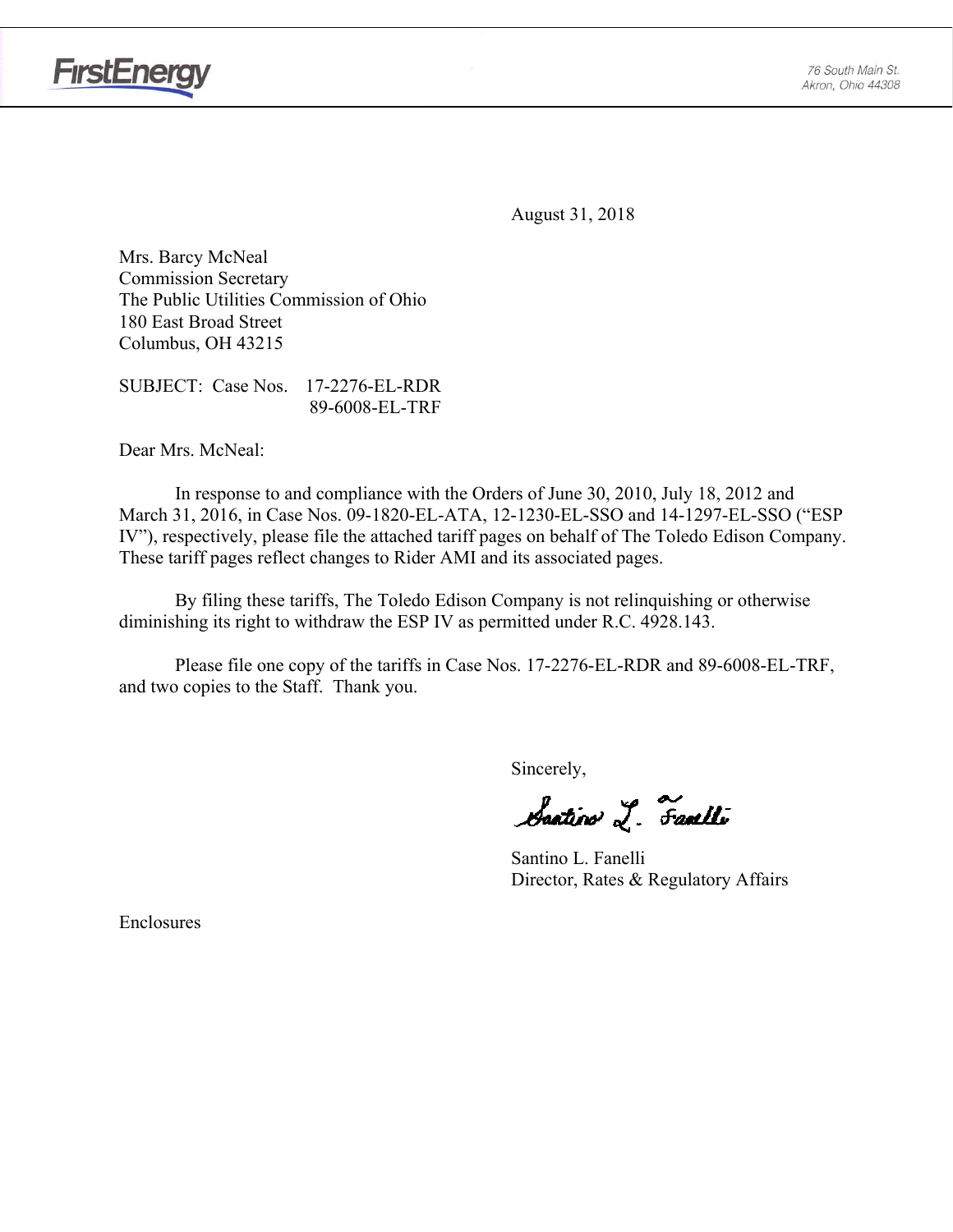#### **TABLE OF CONTENTS**

The following rates, rules and regulations for electric service are applicable throughout the Company's service territory except as noted.

|                                                      | <b>Sheet</b> | <b>Effective</b><br><b>Date</b> |
|------------------------------------------------------|--------------|---------------------------------|
| <b>TABLE OF CONTENTS</b>                             | 1            | $10-01-18$                      |
| <b>DEFINITION OF TERRITORY</b>                       | 3            | 01-23-09                        |
| <b>ELECTRIC SERVICE REGULATIONS</b>                  | 4            | 06-01-16                        |
| <b>ELECTRIC SERVICE SCHEDULES</b>                    |              |                                 |
| Residential Service (Rate "RS")                      | 10           | 01-23-09                        |
| General Service - Secondary (Rate "GS")              | 20           | 01-23-09                        |
| General Service - Primary (Rate "GP")                | 21           | 01-23-09                        |
| General Service - Subtransmission (Rate "GSU")       | 22           | 01-23-09                        |
| General Service - Transmission (Rate "GT")           | 23           | 01-23-09                        |
| <b>Street Lighting Provisions</b>                    | 30           | 01-23-09                        |
| Street Lighting (Rate "STL")                         | 31           | 06-01-09                        |
| Traffic Lighting (Rate "TRF")                        | 32           | 01-23-09                        |
| Private Outdoor Lighting (Rate "POL")                | 33           | 06-01-09                        |
| Experimental Company Owned LED Lighting Program      | 34           | 06-01-16                        |
| <b>MISCELLANEOUS CHARGES</b>                         | 75           | 07-05-12                        |
| <b>OTHER SERVICE</b>                                 |              |                                 |
| <b>Partial Service</b>                               | 52           | $01 - 01 - 06$                  |
| Residential Renewable Energy Credit Purchase Program | 60           | 10-01-09                        |
| <b>Cogeneration and Small Power Producer</b>         | 70           | 08-03-17                        |
| <b>Interconnection Tariff</b>                        | 76           | 05-06-16                        |

Filed pursuant to Orders dated June 30, 2010 July 18, 2012, March 31, 2016 and March 28, 2018, in Case Nos. 09-1820-EL-ATA, 12-1230-EL-SSO and 14-1297-EL-SSO, respectively and Case No. 17-2276-EL-RDR, before

The Public Utilities Commission of Ohio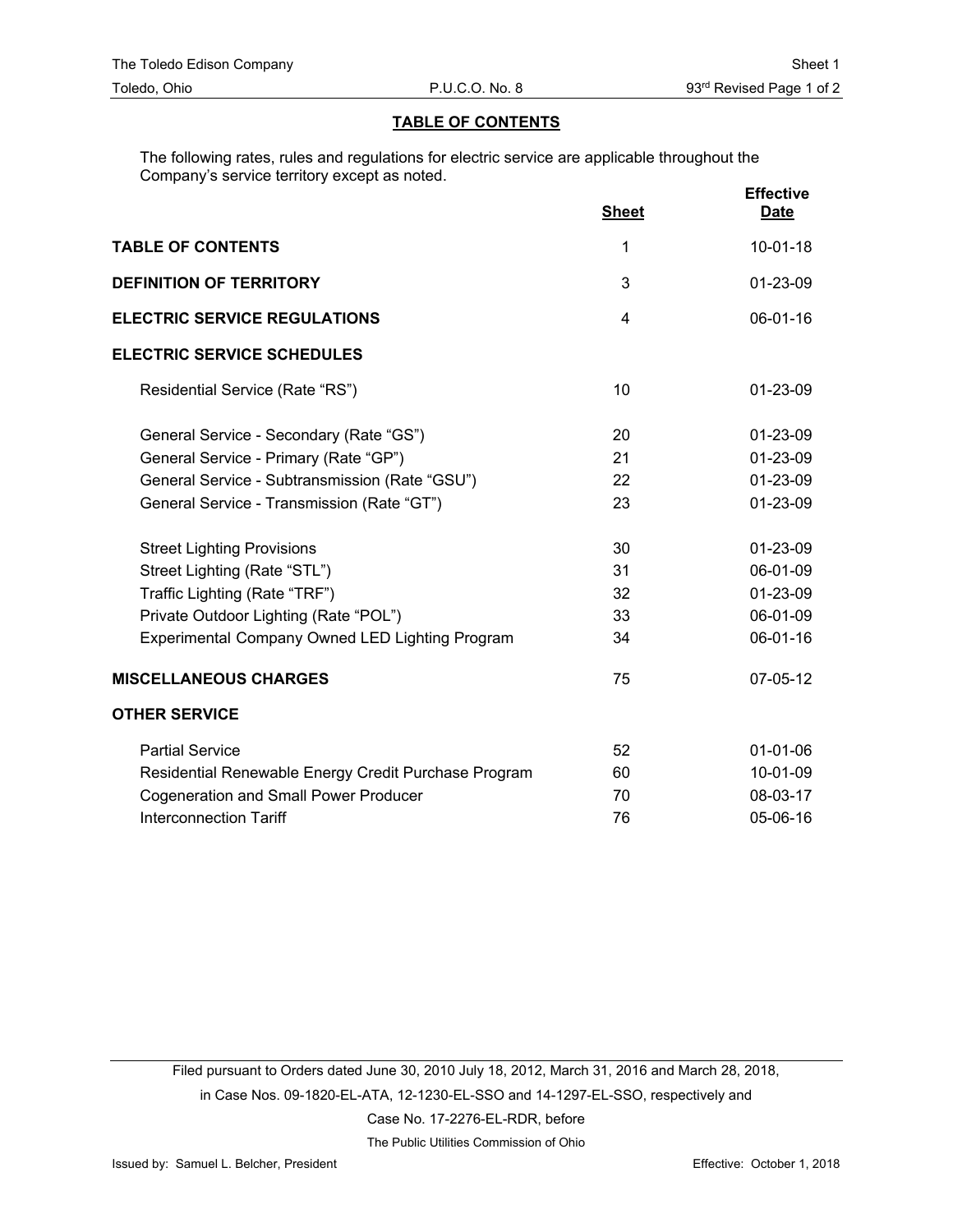#### **TABLE OF CONTENTS**

| <b>RIDERS</b><br><b>Sheet</b><br><b>Date</b><br>80<br>$01 - 01 - 17$<br>Summary<br><b>Residential Distribution Credit</b><br>81<br>$05 - 21 - 10$<br>83<br><b>Transmission and Ancillary Services</b><br>09-10-10<br>84<br>$10-01-18$<br><b>Alternative Energy Resource</b><br><b>School Distribution Credit</b><br>85<br>06-01-09<br><b>Business Distribution Credit</b><br>86<br>01-23-09<br>87<br><b>Hospital Net Energy Metering</b><br>10-27-09<br>Economic Development (4a)<br>88<br>01-23-09<br>90<br>$01 - 01 - 18$<br><b>Universal Service</b><br>State kWh Tax<br>92<br>01-23-09<br>93<br>10-27-09<br><b>Net Energy Metering</b><br>Delta Revenue Recovery<br>96<br>$10-01-18$<br>97<br>$01 - 01 - 16$<br>Demand Side Management<br>98<br>06-01-09<br>Reasonable Arrangement<br><b>Distribution Uncollectible</b><br>99<br>$10 - 01 - 18$<br>101<br>Economic Load Response Program<br>06-01-18<br>103<br><b>Generation Cost Reconciliation</b><br>$10 - 01 - 18$<br>Fuel<br>105<br>12-14-09<br>106<br>$10-01-18$<br>Advanced Metering Infrastructure / Modern Grid<br>Line Extension Cost Recovery<br>107<br>$01 - 01 - 15$<br><b>Delivery Service Improvement</b><br>108<br>$01 - 01 - 12$<br><b>PIPP Uncollectible</b><br>109<br>$10 - 01 - 18$<br>Non-Distribution Uncollectible<br>110<br>$10 - 01 - 18$<br><b>Experimental Real Time Pricing</b><br>111<br>06-01-18<br><b>Experimental Critical Peak Pricing</b><br>113<br>06-01-18<br><b>Generation Service</b><br>114<br>06-01-18<br>115<br>07-01-18<br>Demand Side Management and Energy Efficiency<br>116<br>$10-01-18$<br><b>Economic Development</b> |
|---------------------------------------------------------------------------------------------------------------------------------------------------------------------------------------------------------------------------------------------------------------------------------------------------------------------------------------------------------------------------------------------------------------------------------------------------------------------------------------------------------------------------------------------------------------------------------------------------------------------------------------------------------------------------------------------------------------------------------------------------------------------------------------------------------------------------------------------------------------------------------------------------------------------------------------------------------------------------------------------------------------------------------------------------------------------------------------------------------------------------------------------------------------------------------------------------------------------------------------------------------------------------------------------------------------------------------------------------------------------------------------------------------------------------------------------------------------------------------------------------------------------------------------------------------------------------------------------------------------------------|
|                                                                                                                                                                                                                                                                                                                                                                                                                                                                                                                                                                                                                                                                                                                                                                                                                                                                                                                                                                                                                                                                                                                                                                                                                                                                                                                                                                                                                                                                                                                                                                                                                           |
|                                                                                                                                                                                                                                                                                                                                                                                                                                                                                                                                                                                                                                                                                                                                                                                                                                                                                                                                                                                                                                                                                                                                                                                                                                                                                                                                                                                                                                                                                                                                                                                                                           |
|                                                                                                                                                                                                                                                                                                                                                                                                                                                                                                                                                                                                                                                                                                                                                                                                                                                                                                                                                                                                                                                                                                                                                                                                                                                                                                                                                                                                                                                                                                                                                                                                                           |
|                                                                                                                                                                                                                                                                                                                                                                                                                                                                                                                                                                                                                                                                                                                                                                                                                                                                                                                                                                                                                                                                                                                                                                                                                                                                                                                                                                                                                                                                                                                                                                                                                           |
|                                                                                                                                                                                                                                                                                                                                                                                                                                                                                                                                                                                                                                                                                                                                                                                                                                                                                                                                                                                                                                                                                                                                                                                                                                                                                                                                                                                                                                                                                                                                                                                                                           |
|                                                                                                                                                                                                                                                                                                                                                                                                                                                                                                                                                                                                                                                                                                                                                                                                                                                                                                                                                                                                                                                                                                                                                                                                                                                                                                                                                                                                                                                                                                                                                                                                                           |
|                                                                                                                                                                                                                                                                                                                                                                                                                                                                                                                                                                                                                                                                                                                                                                                                                                                                                                                                                                                                                                                                                                                                                                                                                                                                                                                                                                                                                                                                                                                                                                                                                           |
|                                                                                                                                                                                                                                                                                                                                                                                                                                                                                                                                                                                                                                                                                                                                                                                                                                                                                                                                                                                                                                                                                                                                                                                                                                                                                                                                                                                                                                                                                                                                                                                                                           |
|                                                                                                                                                                                                                                                                                                                                                                                                                                                                                                                                                                                                                                                                                                                                                                                                                                                                                                                                                                                                                                                                                                                                                                                                                                                                                                                                                                                                                                                                                                                                                                                                                           |
|                                                                                                                                                                                                                                                                                                                                                                                                                                                                                                                                                                                                                                                                                                                                                                                                                                                                                                                                                                                                                                                                                                                                                                                                                                                                                                                                                                                                                                                                                                                                                                                                                           |
|                                                                                                                                                                                                                                                                                                                                                                                                                                                                                                                                                                                                                                                                                                                                                                                                                                                                                                                                                                                                                                                                                                                                                                                                                                                                                                                                                                                                                                                                                                                                                                                                                           |
|                                                                                                                                                                                                                                                                                                                                                                                                                                                                                                                                                                                                                                                                                                                                                                                                                                                                                                                                                                                                                                                                                                                                                                                                                                                                                                                                                                                                                                                                                                                                                                                                                           |
|                                                                                                                                                                                                                                                                                                                                                                                                                                                                                                                                                                                                                                                                                                                                                                                                                                                                                                                                                                                                                                                                                                                                                                                                                                                                                                                                                                                                                                                                                                                                                                                                                           |
|                                                                                                                                                                                                                                                                                                                                                                                                                                                                                                                                                                                                                                                                                                                                                                                                                                                                                                                                                                                                                                                                                                                                                                                                                                                                                                                                                                                                                                                                                                                                                                                                                           |
|                                                                                                                                                                                                                                                                                                                                                                                                                                                                                                                                                                                                                                                                                                                                                                                                                                                                                                                                                                                                                                                                                                                                                                                                                                                                                                                                                                                                                                                                                                                                                                                                                           |
|                                                                                                                                                                                                                                                                                                                                                                                                                                                                                                                                                                                                                                                                                                                                                                                                                                                                                                                                                                                                                                                                                                                                                                                                                                                                                                                                                                                                                                                                                                                                                                                                                           |
|                                                                                                                                                                                                                                                                                                                                                                                                                                                                                                                                                                                                                                                                                                                                                                                                                                                                                                                                                                                                                                                                                                                                                                                                                                                                                                                                                                                                                                                                                                                                                                                                                           |
|                                                                                                                                                                                                                                                                                                                                                                                                                                                                                                                                                                                                                                                                                                                                                                                                                                                                                                                                                                                                                                                                                                                                                                                                                                                                                                                                                                                                                                                                                                                                                                                                                           |
|                                                                                                                                                                                                                                                                                                                                                                                                                                                                                                                                                                                                                                                                                                                                                                                                                                                                                                                                                                                                                                                                                                                                                                                                                                                                                                                                                                                                                                                                                                                                                                                                                           |
|                                                                                                                                                                                                                                                                                                                                                                                                                                                                                                                                                                                                                                                                                                                                                                                                                                                                                                                                                                                                                                                                                                                                                                                                                                                                                                                                                                                                                                                                                                                                                                                                                           |
|                                                                                                                                                                                                                                                                                                                                                                                                                                                                                                                                                                                                                                                                                                                                                                                                                                                                                                                                                                                                                                                                                                                                                                                                                                                                                                                                                                                                                                                                                                                                                                                                                           |
|                                                                                                                                                                                                                                                                                                                                                                                                                                                                                                                                                                                                                                                                                                                                                                                                                                                                                                                                                                                                                                                                                                                                                                                                                                                                                                                                                                                                                                                                                                                                                                                                                           |
|                                                                                                                                                                                                                                                                                                                                                                                                                                                                                                                                                                                                                                                                                                                                                                                                                                                                                                                                                                                                                                                                                                                                                                                                                                                                                                                                                                                                                                                                                                                                                                                                                           |
|                                                                                                                                                                                                                                                                                                                                                                                                                                                                                                                                                                                                                                                                                                                                                                                                                                                                                                                                                                                                                                                                                                                                                                                                                                                                                                                                                                                                                                                                                                                                                                                                                           |
|                                                                                                                                                                                                                                                                                                                                                                                                                                                                                                                                                                                                                                                                                                                                                                                                                                                                                                                                                                                                                                                                                                                                                                                                                                                                                                                                                                                                                                                                                                                                                                                                                           |
|                                                                                                                                                                                                                                                                                                                                                                                                                                                                                                                                                                                                                                                                                                                                                                                                                                                                                                                                                                                                                                                                                                                                                                                                                                                                                                                                                                                                                                                                                                                                                                                                                           |
|                                                                                                                                                                                                                                                                                                                                                                                                                                                                                                                                                                                                                                                                                                                                                                                                                                                                                                                                                                                                                                                                                                                                                                                                                                                                                                                                                                                                                                                                                                                                                                                                                           |
|                                                                                                                                                                                                                                                                                                                                                                                                                                                                                                                                                                                                                                                                                                                                                                                                                                                                                                                                                                                                                                                                                                                                                                                                                                                                                                                                                                                                                                                                                                                                                                                                                           |
|                                                                                                                                                                                                                                                                                                                                                                                                                                                                                                                                                                                                                                                                                                                                                                                                                                                                                                                                                                                                                                                                                                                                                                                                                                                                                                                                                                                                                                                                                                                                                                                                                           |
| <b>Deferred Generation Cost Recovery</b><br>117<br>06-01-09                                                                                                                                                                                                                                                                                                                                                                                                                                                                                                                                                                                                                                                                                                                                                                                                                                                                                                                                                                                                                                                                                                                                                                                                                                                                                                                                                                                                                                                                                                                                                               |
| Deferred Fuel Cost Recovery<br>118<br>06-21-13                                                                                                                                                                                                                                                                                                                                                                                                                                                                                                                                                                                                                                                                                                                                                                                                                                                                                                                                                                                                                                                                                                                                                                                                                                                                                                                                                                                                                                                                                                                                                                            |
| Non-Market-Based Services<br>119<br>04-01-18                                                                                                                                                                                                                                                                                                                                                                                                                                                                                                                                                                                                                                                                                                                                                                                                                                                                                                                                                                                                                                                                                                                                                                                                                                                                                                                                                                                                                                                                                                                                                                              |
| 120<br>Residential Deferred Distribution Cost Recovery<br>$01-01-12$                                                                                                                                                                                                                                                                                                                                                                                                                                                                                                                                                                                                                                                                                                                                                                                                                                                                                                                                                                                                                                                                                                                                                                                                                                                                                                                                                                                                                                                                                                                                                      |
| Non-Residential Deferred Distribution Cost Recovery<br>$01-01-12$<br>121                                                                                                                                                                                                                                                                                                                                                                                                                                                                                                                                                                                                                                                                                                                                                                                                                                                                                                                                                                                                                                                                                                                                                                                                                                                                                                                                                                                                                                                                                                                                                  |
| 122<br><b>Residential Electric Heating Recovery</b><br>07-01-18                                                                                                                                                                                                                                                                                                                                                                                                                                                                                                                                                                                                                                                                                                                                                                                                                                                                                                                                                                                                                                                                                                                                                                                                                                                                                                                                                                                                                                                                                                                                                           |
| <b>Residential Generation Credit</b><br>123<br>$10-31-17$                                                                                                                                                                                                                                                                                                                                                                                                                                                                                                                                                                                                                                                                                                                                                                                                                                                                                                                                                                                                                                                                                                                                                                                                                                                                                                                                                                                                                                                                                                                                                                 |
| <b>Delivery Capital Recovery</b><br>124<br>09-01-18                                                                                                                                                                                                                                                                                                                                                                                                                                                                                                                                                                                                                                                                                                                                                                                                                                                                                                                                                                                                                                                                                                                                                                                                                                                                                                                                                                                                                                                                                                                                                                       |
| Phase-In Recovery<br>125<br>07-01-18                                                                                                                                                                                                                                                                                                                                                                                                                                                                                                                                                                                                                                                                                                                                                                                                                                                                                                                                                                                                                                                                                                                                                                                                                                                                                                                                                                                                                                                                                                                                                                                      |
| <b>Government Directives Recovery</b><br>126<br>06-01-16                                                                                                                                                                                                                                                                                                                                                                                                                                                                                                                                                                                                                                                                                                                                                                                                                                                                                                                                                                                                                                                                                                                                                                                                                                                                                                                                                                                                                                                                                                                                                                  |
| Automated Meter Opt Out<br>128<br>$01 - 01 - 15$                                                                                                                                                                                                                                                                                                                                                                                                                                                                                                                                                                                                                                                                                                                                                                                                                                                                                                                                                                                                                                                                                                                                                                                                                                                                                                                                                                                                                                                                                                                                                                          |
| <b>Ohio Renewable Resources</b><br>129<br>06-01-16                                                                                                                                                                                                                                                                                                                                                                                                                                                                                                                                                                                                                                                                                                                                                                                                                                                                                                                                                                                                                                                                                                                                                                                                                                                                                                                                                                                                                                                                                                                                                                        |
| Commercial High Load Factor Experimental TOU<br>130<br>06-01-18                                                                                                                                                                                                                                                                                                                                                                                                                                                                                                                                                                                                                                                                                                                                                                                                                                                                                                                                                                                                                                                                                                                                                                                                                                                                                                                                                                                                                                                                                                                                                           |
| <b>Distribution Modernization</b><br>132<br>03-01-18                                                                                                                                                                                                                                                                                                                                                                                                                                                                                                                                                                                                                                                                                                                                                                                                                                                                                                                                                                                                                                                                                                                                                                                                                                                                                                                                                                                                                                                                                                                                                                      |

Filed pursuant to Orders dated June 30, 2010 July 18, 2012, March 31, 2016 and March 28, 2018,

in Case Nos. 09-1820-EL-ATA, 12-1230-EL-SSO and 14-1297-EL-SSO, respectively and

Case No. 17-2276-EL-RDR, before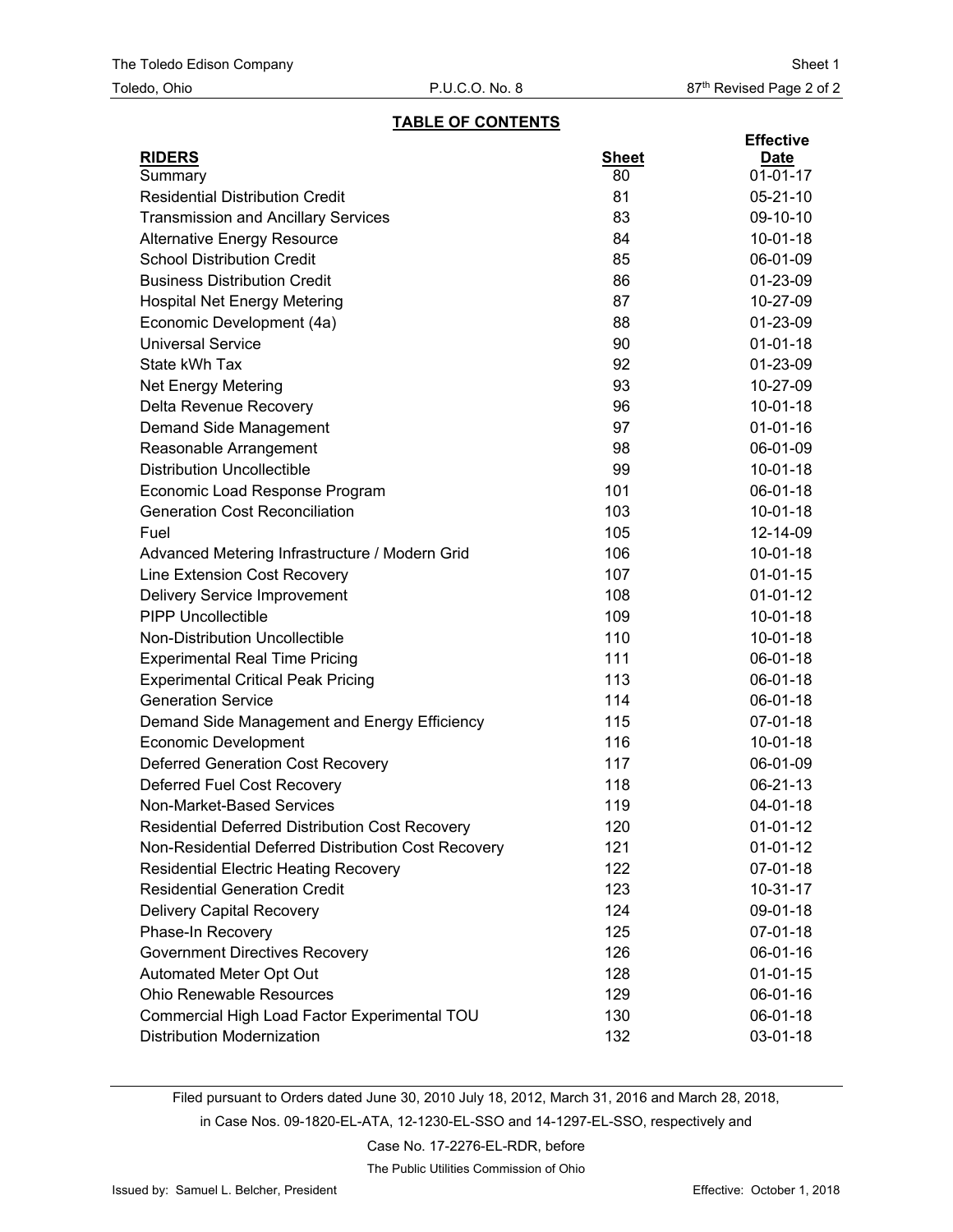## **RIDER AMI**

## **Advanced Metering Infrastructure / Modern Grid Rider**

### **APPLICABILITY:**

Applicable to any customer who receives electric service under the Company's rate schedules, with the exception of General Service - Transmission (Rate "GT"). This Advanced Metering Infrastructure / Modern Grid Rider charge is a fixed monthly charge and will be effective for service rendered beginning October 1, 2018. This Rider is not avoidable for customers during the period the customer takes electric generation service from a certified supplier.

#### **CHARGE \*:**

| <b>RS</b>               | \$0.229  |
|-------------------------|----------|
| GS                      | \$1.187  |
| <b>GP</b>               | \$15.325 |
| GSU                     | \$18.039 |
| STL (per lighting unit) | \$0.052  |
| <b>TRF</b>              | \$0.187  |
| POL                     | \$0.334  |

\* The charges listed above, except those for rate schedule STL, will be applied per customer, per month. Any customer who receives electric service under rate schedule STL will have the above charge applied per lighting unit, per month.

#### **PROVISIONS:**

The charges set forth in this Rider recover costs associated with the Ohio Site Deployment of the Smart Grid Modernization Initiative in Case No. 09-1820-EL-ATA. Any additional costs associated with expansion of the Ohio Site Deployment or the implementation of any additional advanced metering or grid modernization infrastructure in Ohio including, but not limited to, Commission directed, legislatively mandated or Company initiated and Commission approved infrastructure expansion will be collected through this Rider.

#### **RIDER UPDATES:**

The charges contained in this Rider shall be updated and reconciled on a quarterly basis. No later than December 1st, March 1st, June 1st and September 1st of each year, the Company shall file with the PUCO a request for approval of the Rider charges which, unless otherwise ordered by the PUCO, shall become effective on a service rendered basis on January 1st, April 1st, July 1st and October 1st of each year. This Rider is subject to reconciliation, including, but not limited to increases or refunds. Such reconciliation shall be based solely upon the results of audits ordered by the Commission in accordance with the July 18, 2012 Opinion and Order in Case No. 12-1230-EL-SSO, and the March 31, 2016 Opinion and Order in Case No. 14-1297-EL-SSO and upon the Commission's orders in Case No. 18-47-AU-COI.

Filed pursuant to Orders dated June 30, 2010 July 18, 2012, March 31, 2016 and March 28, 2018, in Case Nos. 09-1820-EL-ATA, 12-1230-EL-SSO and 14-1297-EL-SSO, respectively and Case No. 17-2276-EL-RDR, before

The Public Utilities Commission of Ohio